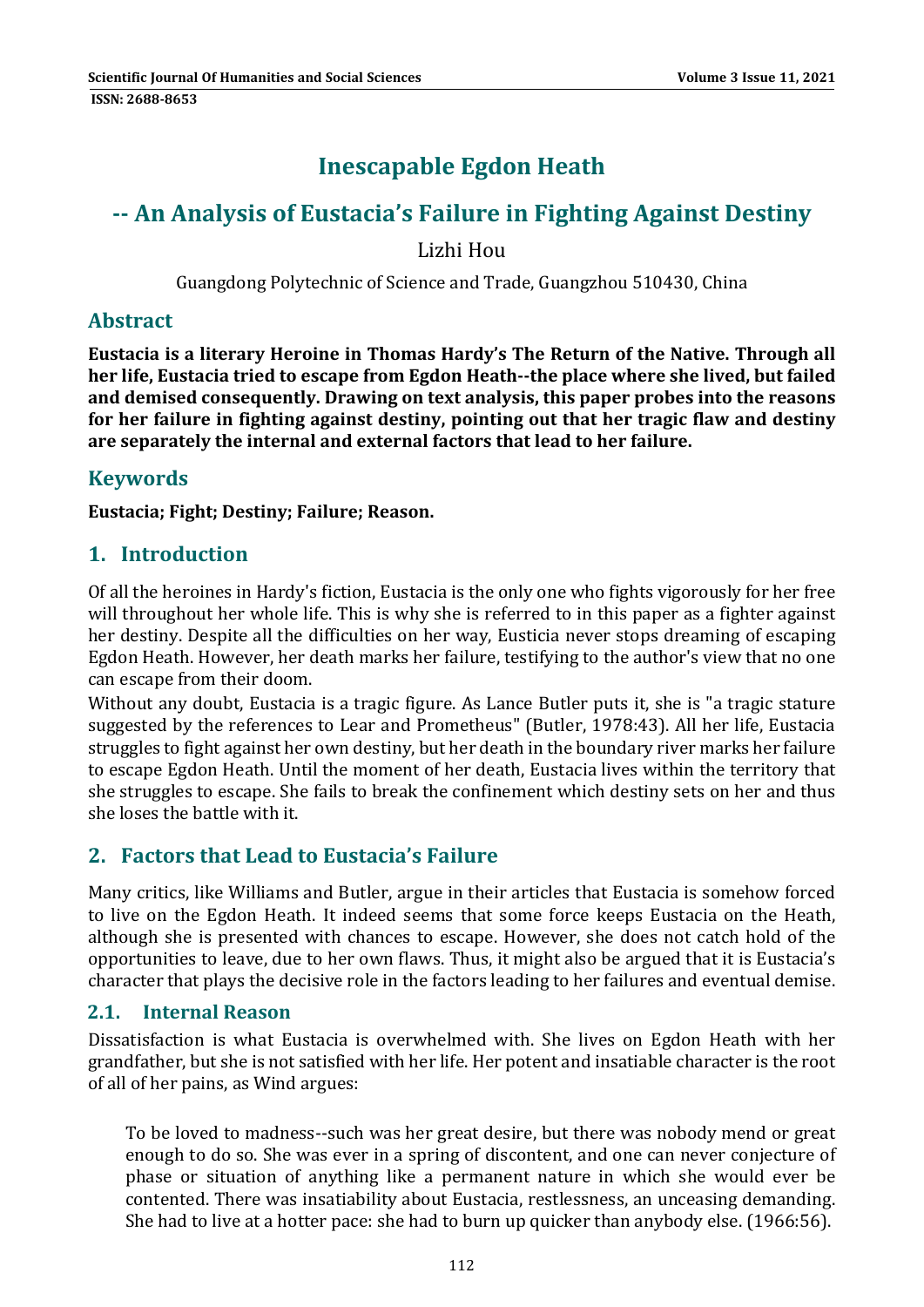What Egdon Heath impresses upon Eustacia is bleakness and remoteness. Her longing to live in a metropolitan city sets her apart from the other folks on Egdon Heath. She feels suppressed and is unable to exist in conformity with the people there. Egdon turns into Hades in her eyes and, as Hardy puts it, "we see her in a strange state of isolation" (81). The repeated theme in her prayers reflects her demanding nature: "O deliver my heart from this fearful gloom and loneliness: send me great love from somewhere, else I shall die" (80).

Even considering the strict norms of the Victorian era, it would not be fair to state unequivocally that it is wrong to pursue what one longs for. However, beyond any doubt, Eustacia's discontent with her life in Egdon Heath becomes the inner motivation for her conduct which ultimately leads to her demise.

Before getting married to Clym, Eustacia is offered two opportunities to escape from Egdon Heath. The first comes from Wildeve who asks Eustacia twice to go with him to America, but she is not satisfied either with Wildeve or with America. In fact, she considers Wildeve to be a less than ideal suitor and America to be too far away. So, she declines both. The second chance is offered to her by Venn. In order to help Thomasin win her love, Venn goes to visit Eustacia, and asks her to leave Wildeve. He wants to take Eustacia to Budmouth and even offers her a job to look after an old lady there. However, Eustacia is not satisfied with the job she is offered, so she refuses Venn too. Thus, Eusticia's dissatisfaction also makes her lose the second chance to make her dreams come true. What awaits Eustacia is the path of her purposeless struggle, paved by her contradictory actions and confused choices, which she continues to tread until she meets her doom.

It is undeniable that dissatisfaction is both the driving force of her action as well as the obstacle that prevents Eustacia from fulfilling her dreams. In addition, vanity and her concern for superficiality are other Eustacia's characteristics which contribute to her failure. She says to Clym, "Never mind what is--let us only look at what seems"(242). To a certain degree, Eusticia's vanity might also be taken as the reason why she misses the opportunity to escape Egdon Heath. Due to her vanity, Eustacia refuses Wildeve, because she wants a more decent match. It is also due to vanity that she is unwilling to work as a maid. Thus, she loses precious chances for making her dreams come true. Furthermore, vanity alienates Eustacia from Egdon Heath, that is, from the people in her surroundings. Vanity also blinds her, leaving Eusticia with a sense of false superiority over the other people on the Heath. Just as the narrator puts it in the novel, "[s]he behaves like a queen without realms".  $(79)$ 

Eusticia's sense of her own otherness in the environment, in which she lives, deprives her from the feeling of belonging. Her bizarre behavior evokes a loathsome response from the community in Egdon Heath. This, in turn, strengthens her sense of isolation. Additionally, her vanity also blinds Eusticia to the love of the others for her. To Eustacia, love does not stem from emotional affection. Rather, it is prompted by competition and her need to climb the social ladder. Thus, Eustacia's values are in conformity with her time and may be understood as a product of her environment.

Her love for Wildeve does not arise from the bottom of her heart. Part of it is due to her rivalry with Miss Thomasin. When she hears that Miss Thomasin no longer desires Wildeve, Eusticia thinks that her victory is humiliating. Her love for Clym, the successful diamond merchant who returns from Paris to his native Egdton Heath, is also not genuine. Hardy faithfully captures Eusticia's spirit in the novel when he describes her feelings for Clym: "She had loved him partly because he was exceptional in this scene, partly because she had determined to love him, chiefly because she was in desperate need of loving somebody after wearying of Wildeve" (166).

Eusticia's love for Clym is partially due to her need to fill in the vacated place in her heart and partly to the girl's determination to improve her social status. Thus, by no means is Eustacia's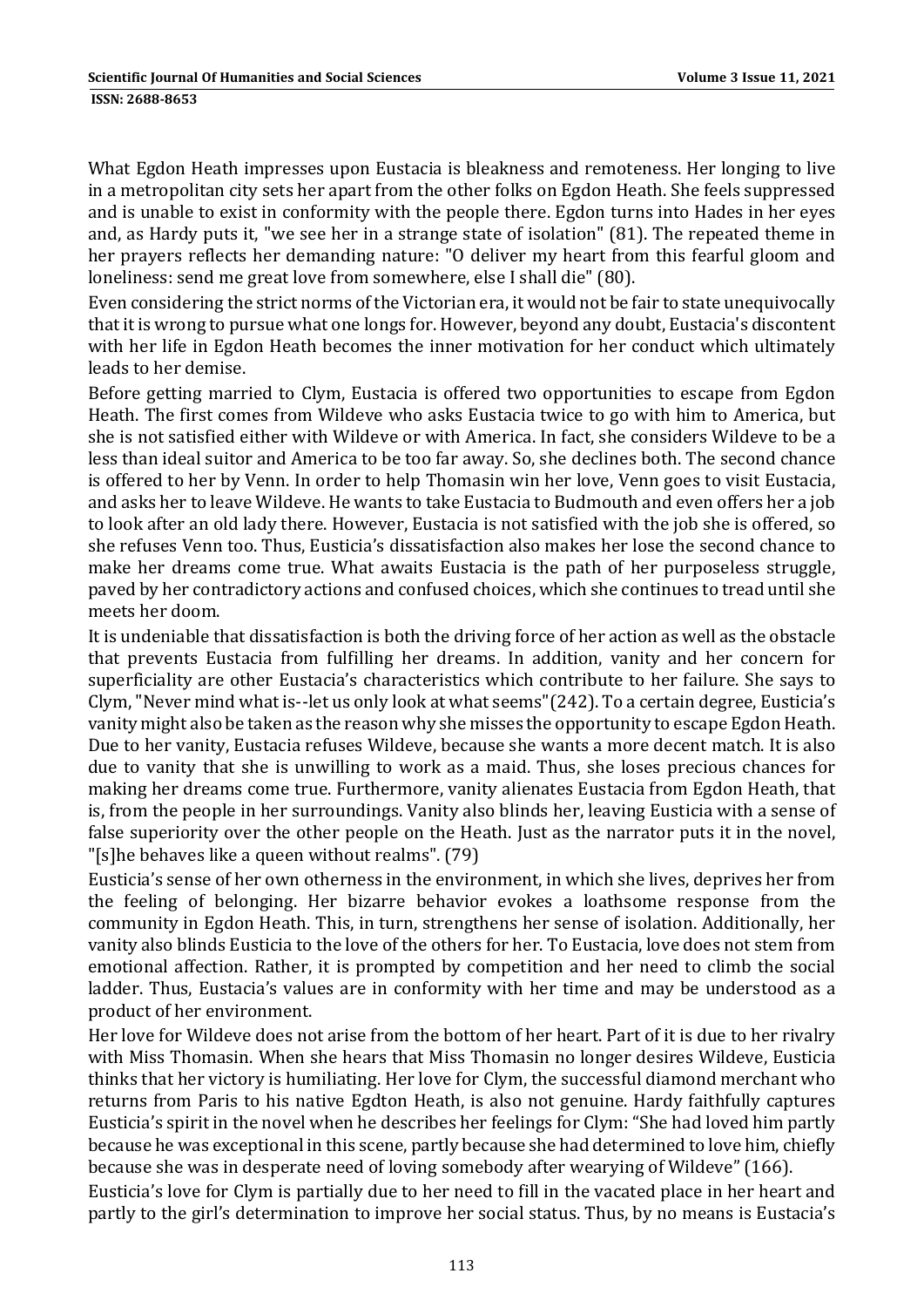#### **ISSN: 2688-8653**

love for Clym a result of her wholehearted emotional affection for him. When Clym begins to study hard to pursue a career of a local schoolmaster and even decides to eke out a living by becoming a furze-cutter, Eusticia's dreams are blasted as she realizes that, instead of climbing the social ladder and living abroad, she is married to a common local labourer and destined to stay forever on the Heath. It is at this point that she is tempted by the information that Wildeve has inherited a large amount of money, thus becoming able to make her dreams come true.

Eustacia's decisions about her love life are closely related to her desire to have a better social status and be different from the people in her surrounding: "She only valued rest to herself when it came in the midst of other people's labour. Hence she hated Sundays when all was at rest, and often said they would be the death of her" (80). From this example, it can be easily inferred that she enjoys standing out among the people who surround her. In addition, Eustacia enjoys the privilege of possessing things that the other people don't have which is the only way for her to satisfy her vanity. Being vain and smug, she tends not to admit her fault for her own actions. Instead, Eustecia puts the blame on destiny in the grip of which she indeed is: "Yet, instead of blaming herself for the issue she laid the fault upon the shoulders of some indistinct, colossal Prince of the World, who had framed her situation and ruled her lot" (353).

When Clym quarrels with her about Mrs. Yeobright's death, Eusticia's vanity prevents her from openly and honestly confessing her own actions. Instead of admitting her fault, she separates from Clym and moves back to her grandfather's home.

From among her choices, Eustacia goes for the ones which she finds more suitable for achieving her aim of leaving the Heath. However, her last action, opting for the same aim, brings death on her. This is interpreted as the tragic "fate" of Eustacia, reflecting Hardy's pessimistic view and his concept of Immanent Will. However, it would be edifying to ponder on Eustacia's character in order to fully understand the relationship between the forces which compel her to act in a certain way and her own personality.

One important point to be mentioned about Eustacia's character is her dependence. She is ambitious in her own way, but rather than relying on herself, the girl depends on the others for making her dreams come true, which makes her impotent and inept to act. This is a vital flaw which directly leads to Eusticia's failure and demise. Instead of managing to fight for her dream independently, all she does is to count on the others, that is, on the men in her love life. When she risks her life to pursue a way out from the constraints of her existence on Egdon Heath, Eustacia becomes active, taking control of her life. However, when she ties her hopes to the men in her life, her subjectivity becomes suppressed so that she is doomed to fail in the pursuit of her dreams.

#### **2.2. External Reason**

In addition to Eustacia's own character, as perhaps one of the most obvious causes of her failure, what significantly contributes to the developments leading to the girl's death, is the uncontrollable destiny. The concept of an overpowering destiny is an enduring theme in Hardy's major novels in which the author exposes his tragic view and pessimism as part of his philosophy of life. In *The Return of the Native* Hardy's tragic view and pessimistic stand focus on the main heroine as well as the other major characters who meet their doom.

The death of Eustacia is an illustration of the author's philosophical view on destiny. Throughout her entire life Eustacia has been trying to escape Egdon Heath. However, her tragic death in the boundary river marks her failure. Alive or dead, she is confined to Egdon Heath.

Pondering occasionally on the forces which keep her on Egdon Heath, Eusticia herself believes that what happens to her is the work of destiny: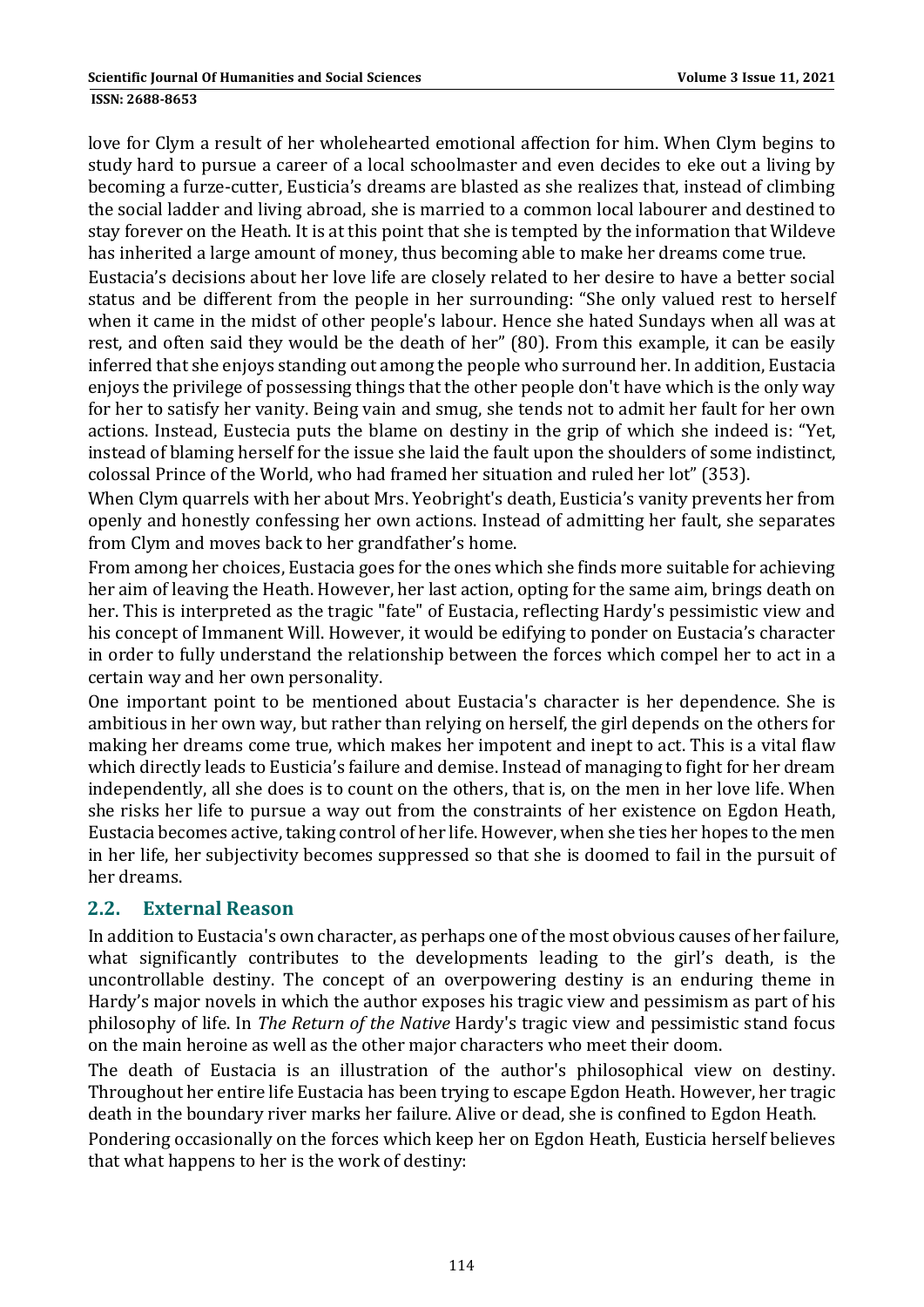She could show a most reproachful look at times, but it was directed less against human beings than against certain creatures of her mind, the chief of these being Destiny, through whose interference she dimly fancied it arose that love alighted only on gliding youth--that any love she might win would sink simultaneously with the sand in the glass (79).

In Eustacia's opinion, destiny is the "chief" agent which keeps her in Egdon Heath. On her way home, after separating with Clym, Eustacia cries, "I have been injured and blighted and crushed by things beyond my control!" (422). For Eustacia, it is destiny which is beyond her control. She understands the power of destiny which is uncontrollable and which dominates and crushes people in its unique way. Eustacia's inner monologue illustrates Hardy's view on destiny.

To some extent, Eustacia is tactful. She has tried different methods to achieve her goal. The core of her strategy relies on her relationships with men who are the heroine's means to achieve her aim. From Wildeve to Clym, and then from Clym to Wildeve, Eusticia's actions are aimed at making a bond or tie which ironically keeps her in confinement. However, the breaking of these ties inevitably puts her on the tragic path of her destiny.

Clym, who makes up his mind to pursue a career as a schoolmaster, also illustrates through his life experiences the author's view that destiny guides the lives of people:

He grew up and was helped out in life. That wiggery of fate which started Clive as a writing clerk, Gay as a linen-draper, Keats as a surgeon, and a thousand others in a thousand other odd ways banished the wild and ascetic heath lad to a trade whose sole concern was with the especial symbols of self-indulgence and vainglory.  $(199)$ 

It seems as though Clym holds the idea that instead of positioning oneself for a certain job, destiny may be responsible for placing us in our respective job positions. Guided by this notion, Clym maintains his ideals, though frustrated by his position as a furze-cutter. However, he embraces what he believes destiny has allotted him. Examined from the same perspective, the issue of whether or not Clym would have been treated in the same way if he had succeeded as a schoolmaster, would most probably also be at the mercy of destiny, rather than depending solely on his own efforts. Furthermore, the fact that Eustacia loses the great hopes she has for him, also influences Clym and all the developments, leading to his agony afterwards.

In addition, when Eustacia asserts that she dislikes and even hates the people on the Heath, Clym replies: "There is no use in hating people--if you hate anything, you should hate what produced them" (219). Obviously, in Clym's opinion, destiny is responsible for the way how people behave, for it is its indistinct power which guides the lives and behaviour of people.

Clym has also told Eustacia, "Well, what must be will be" (294). This fatalistic statement implies that if something is doomed to happen, it is unavoidable. Thus, whatever people do to dodge or change it, it will happen the way it should. At this point, Hardy's view on destiny coincides with fatalism. 

After developing acute eyes' inflammation, due to reading in poor light, Clym attributes once more his problems, this time with his vision, to destiny. He believes "[t]o be doomed to behold the world through smoked glass for an indefinite period was bad enough, and fatal to any kind of advance." (296). When Eustacia tells Clym that she wants to go to a village festival, he says: "[a]s for me, I will stick to my doom"  $(304)$ . It is clear that the power of destiny or doom upon the characters is asserted in the novel, unveiling thus an important component of Hardy's philosophy of life.

In addition to Eustacia and Clym, Wildeve is also a character in the novel conveying the author's view on destiny. Upon seeing the bonfire signal from Eustacia, Wildeve murmurs to himself with resignation: "Yes--by Heaven, I must go to her, I suppose" (58). He clearly appreciates the